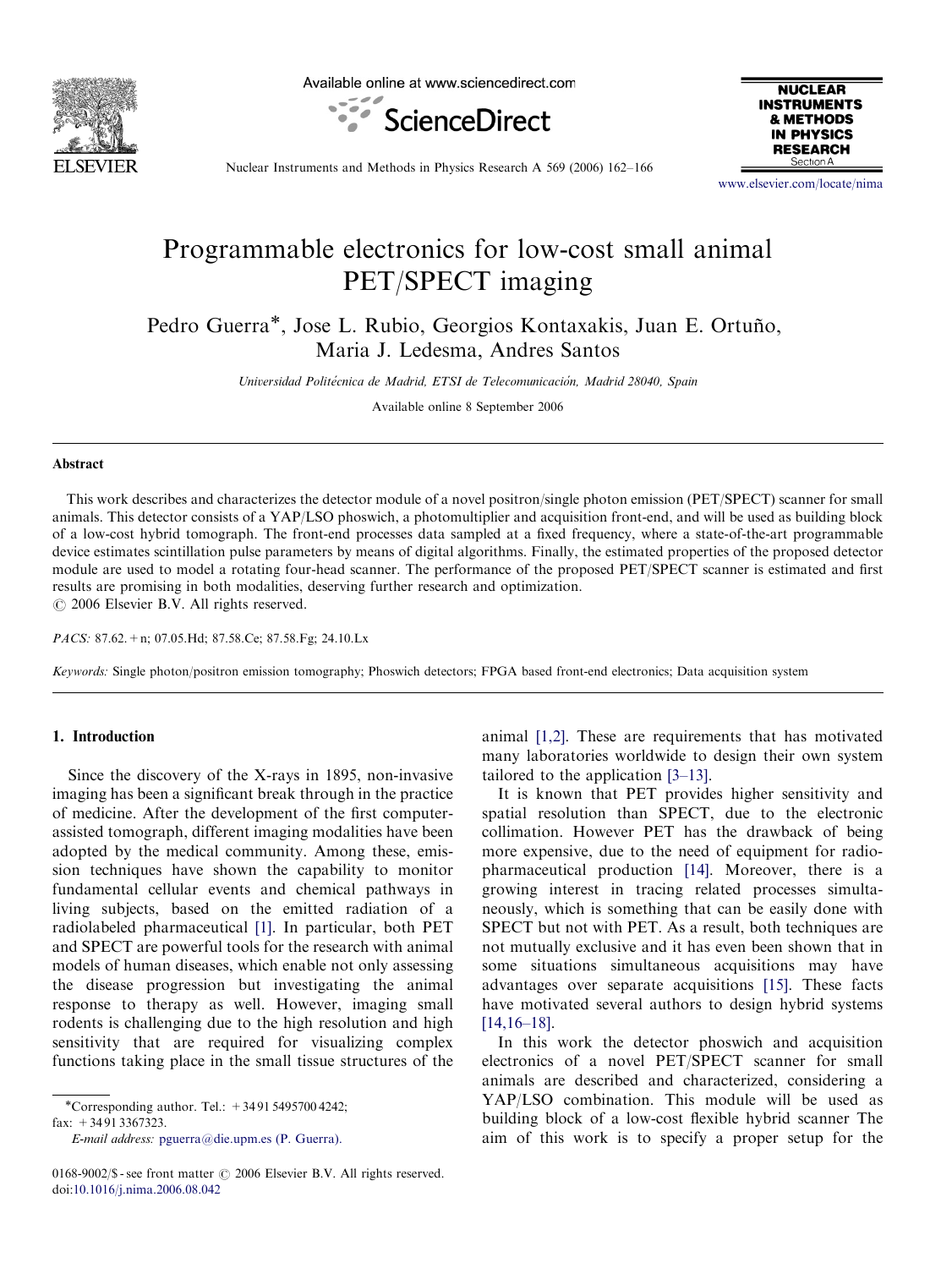detector phoswich and implement a digital acquisition front-end useful for both modalities. As a hybrid system will only be practical if its performance is comparable with existing state-of-the art devices for each modality. Preliminary performance estimations have also been carried out via Monte Carlo simulations for a particular scanner configuration.

This document is structured as follows, Section 1 presents the tools used during this work and provides an overview of the proposed scanner, Section 2 describes the architecture of the acquisition front-end and the Section 3 analyzes the estimated performance of the individual detector and the overall system. Finally this document closes with the main conclusions and on going work.

## 2. Material and methods

## 2.1. Software tools

The Geant4 Application for Tomographic Emission (GATE v1.0.2) [\[19\]](#page-4-0) has been used for the performance estimation of the proposed system. This application encapsulates the Geant4 libraries to achieve a modular and versatile simulation toolkit adapted to the field of nuclear medicine, enabling an accurate description and performance estimation of the scanner. As this description includes parameters which depend on the actual detector, we have run independent simulations in order to estimate them. The simulated output have been reconstructed with the Open Source software package for tomographic imaging (STIR v1.4) [\[20\]](#page-4-0).

DETECT2000 [\[21\]](#page-4-0) was selected for the characterization of the scintillation phoswich. This Monte-Carlo simulation software generates light photons, whose individual evolution and final fate is recorded along with the flight time and path length. Based on these simulations we can estimate the overall quantum efficiency for each layer of the detector phoswich.

The digital front-end has been implemented on a FPGA, designed with the software package ISE v6.2 (Xilinx Inc., San José, CA, USA) and simulated with Modelsim v5.7 (Mentor Graphics, Wilsonville, OR, USA). The pulseprocessing block has been optimized and verified through cosimulation with Modelsim and Simulink 5.0 (The Mathworks, Natick, MA, USA). Simulink has been used to provide realistic stimuli to the VHDL simulator through the modeling of the front-end (crystal layers, PS-PMT, analog electronics and ADCs) [\[22\]](#page-4-0). Based on these simulations, we have estimated energy and time resolutions as well as the pulse discrimination capability of the implemented electronics for the given configuration.

# 2.2. Design concept

Our design goal is to specify a low-cost system capable of performing both PET and SPECT studies and adaptable to different geometries. The proposed scanner consists of a rotating gantry that mounts a variable number of detectors, each of which integrates all the detection and processing electronics. The detectors modules will include detachable parallel-hole collimators in order to enable different acquisition configurations, i.e. PET-only, SPECTonly and combined PET/SPECT.

In the design of the detector, the selected scintillation material plays a significant role. Currently, there is no scintillation material that is simultaneously best suited for both modalities, therefore either a trade-off is found [\[14\]](#page-4-0) or a phoswich is defined [\[16–18\]](#page-4-0). The prototype simulated in this study assumed a detector consisting of two  $25 \times 25$ crystal layers, YAP and LSO, with a fixed front section of  $2 \times 2$  mm<sup>2</sup>/crystal. The yttrium aluminum perovskite (YAP:Ce) has been proposed as a potentially good detector for animal PET: it is among the fastest inorganic crystals and its expected time resolution is comparable to LSO; however, its excellent spectroscopy properties are somewhat limited by a low photofraction of 4% [\[23\].](#page-4-0) On the other hand, the intrinsic radioactivity originating from  $176$ Lu, whose background count rate (5–20 cps/crystal) is on the order of a typical SPECT study, raises some concerns in using lutetium oxyorthosilicate (LSO), or any other Lutetium-based scintillator, in the design of a SPECT tomograph [\[16\].](#page-4-0) As a result, the low-density YAP will be in the front layer of the phoswich, while the LSO events will be only accepted in PET. This arrangement is needed in order to do SPECT, but in the case of PET it might incur some degradation, when compared to the inverse crystal setup, that needs to be analyzed.

# 3. Readout electronics and processing

The front-module, as shown in Fig. 1, consists of a scintillation phoswich, a position sensitive photomultiplier (PS-PMT), a resistive readout, a set of ADCs, running at a fixed frequency, and a FPGA that processes and encapsulates the detected events. Pulse detection is done in the digital domain, with all processing algorithms implemented in a single FPGA. The detected pulses are sent to an external host through a fast Ethernet connection for offline coincidence detection in the case of PET, image reconstruction and data storage.



Fig. 1. High Level architecture of the proposed system, with a detailed view of one of the acquisition modules.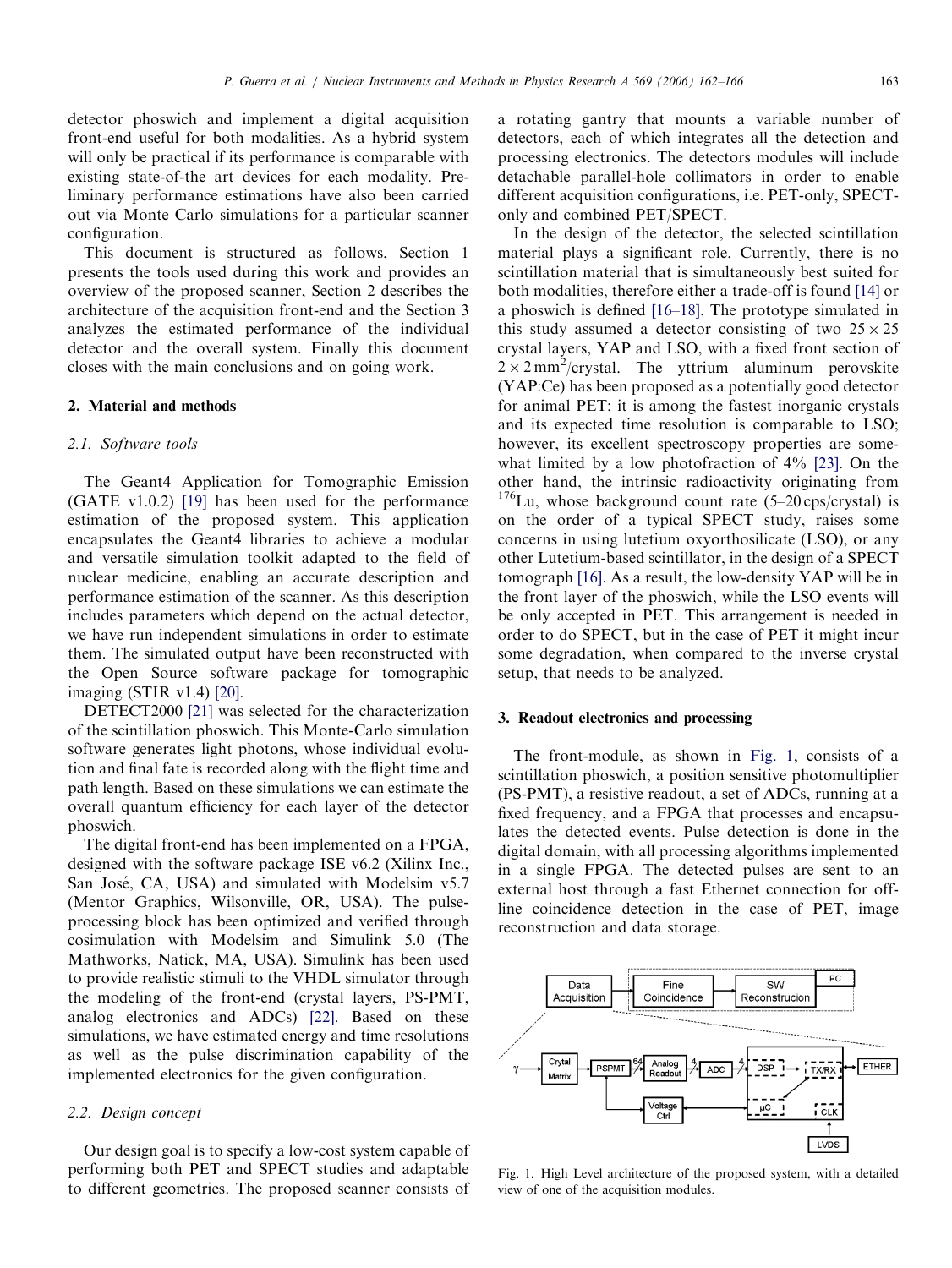<span id="page-2-0"></span>As it has been previously described [\[24\]](#page-4-0), the implemented FPGA integrates a microprocessor (uC), which runs an embedded real-time operating system (RT/OS) and provides the services for TCP/IP communications. The motivation to create an embedded system is to combine the flexibility of the software with efficiency of the hardware. We believe that an efficient and flexible readout system will improve the overall performance of both modalities: a fast data collection system will increase the count rate, improving image quality, and early digitization of the scintillation pulses will provide the needed flexibility to accommodate the processing best suited for each modality.

Each module may be configured either in single or coincidence mode. In the former mode every detected event is acquired, while in the latter mode a wide time window is applied in order to reject those events that have no chance of being coincident. In order to increase the electronics flexibility, the uC can actuate over the analog readout to adjust preamplifiers gain. The preamplified signal is digitalized with no further shaping at a fixed sampling frequency of 65 MHz. The sampled signal undergoes the processing shown in the diagram of Fig. 2:

- Base line (BLR) and signal polarity correction.
- Event detection, based on the instantaneous energy and acquisition triggering.
- Timestamp computation, based on the optical optimum filter as described in Ref. [\[25\].](#page-4-0)
- Energy estimation and delayed energy estimation, for off-line depth of interaction correction (DOI).



Fig. 2. Detailed block diagram of the DSP block. The pulse detection state machine triggers the acquisition of a pulse. The results are stored in a queue and sent to the external computer with the aid of an embedded processor.

| Table 1                                       |  |
|-----------------------------------------------|--|
| Main properties of the selected scintillators |  |

# 4. Results

## 4.1. Phoswich characterization

The DETECT2000 simulation code was used to model a  $25 \times 25$  YAP/LSO phoswich block, where all crystals are  $15 \times 2 \times 2$  mm<sup>3</sup> and whose main properties are summarized in Table 1 [\[23,26,27\]](#page-4-0). With this approach we intend to overcome the lack of optical photons tracking in GATE.

The crystal's light collection efficiency depends on its shape, aspect ratio, surface finish and coupling between adjacent crystals. For these reasons, we simulated different aspect ratios, apart from the desired  $15 \times 2 \times 2$  mm<sup>3</sup>, and we also tested different surface reflecting coefficients to model crystal finish and coupling, as described in Ref. [\[28\]](#page-4-0).

For each crystal,  $\gamma$ -ray interactions were simulated at different depth within the crystals. Specifically, 10 K photons were generated with 0.1 mm steps starting at 1 mm from the detector's surface. For each of these depths, the process was repeated 30 times in order to improve accuracy. Finally, the average transfer efficiency for each layer is computed by weighting the results with the  $\gamma$ -ray interaction probability at each depth. Fig. 3 shows the simulated transfer efficiency for crystal widths going from 1 up to 3 mm, with different lateral surface finishes as suggested in Ref. [\[27\]](#page-4-0). The top face of the upper layer (YAP) was covered with Teflon, while the bottom face and crystal-to-crystal interface are polished and glued by a thin



Fig. 3. Simulated quantum efficiency of the each layer of the YAP-LSO phoswich, when considering different crystal finishes. These simulations consider the PS-PMT [\[29\]](#page-4-0) efficiency at the peak emission wavelength of each crystal and the effect of the interfaces when polished and glued with optical grease.

|            | Yield (pho/keV) | Decay time (ns) | Rise time (ns) | FE fraction | Wavelength (nm) | Refractive index | $\Delta E/E$ at 511 keV (%) |
|------------|-----------------|-----------------|----------------|-------------|-----------------|------------------|-----------------------------|
| YAP        |                 | 26.7/140        | 0.38           | $4\%$       | 370             | . .95            | 6.4                         |
| <b>LSO</b> |                 | 44.7            | 0.338          | 34%         | 420             | . 82             | 6.62                        |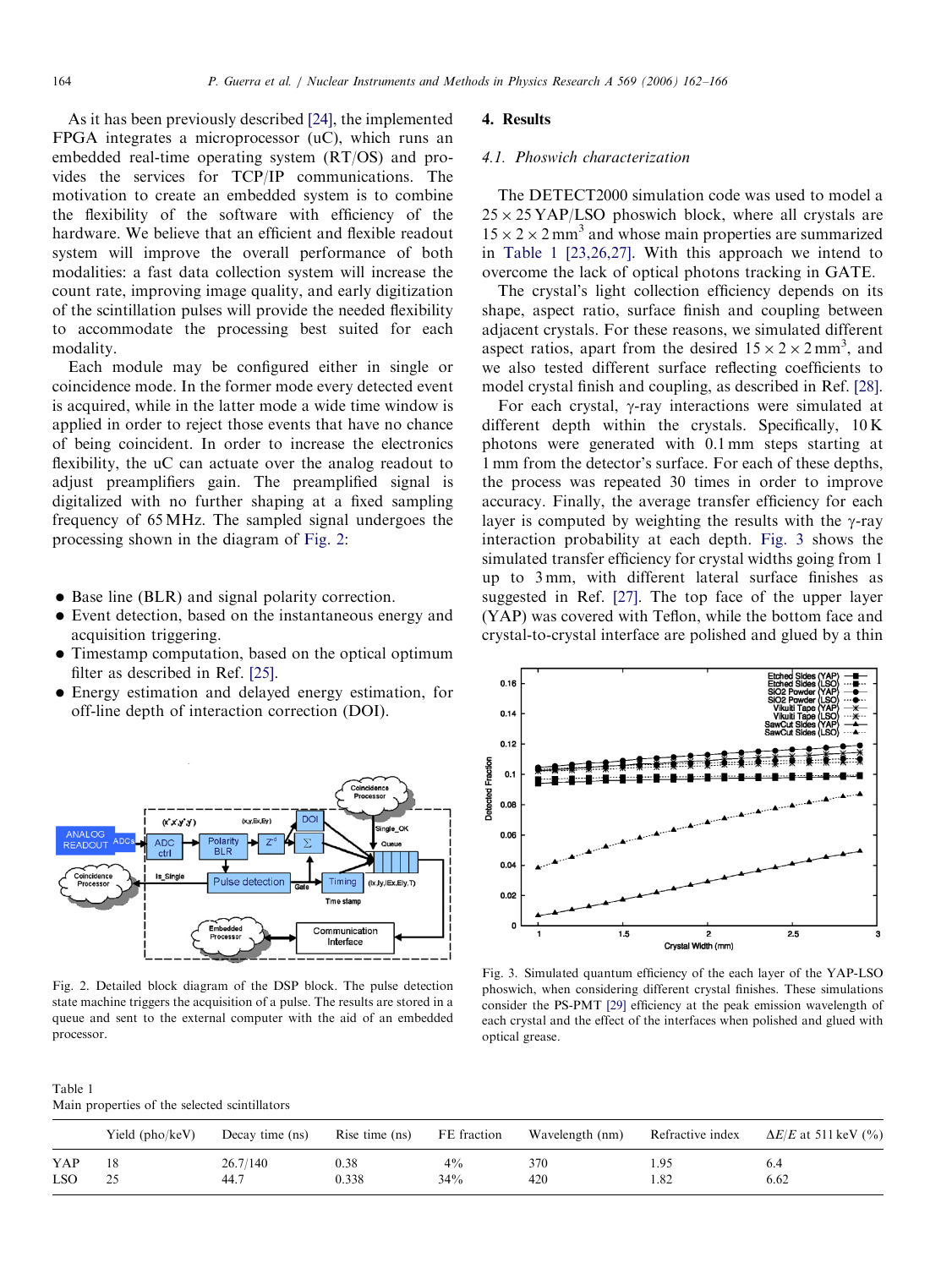layer of optical grease ( $n = 1.55$ ). Results show that, apart from the saw cut finish, the variation in the transfer efficiency is small in the considered range. The best results are obtained with the Si02 powder and the Vikuiti film, but the first one is considered to be more suited for the size of the crystals.

## 4.2. Acquisition electronics characterization

In order to run system simulations, the implemented electronics have to be characterized in terms of dead time, timing resolution, crystal layer discrimination and energy resolution. The implemented solution has a minimum dead time of 13 clock cycles, i.e. 260 ns for the working clock frequency; however, actual dead time depends on the selected integration time.

Timing resolution depends on the crystal properties, pulse shaping and time stamping algorithm. Through simulation, we have estimated the resolution of the implemented timing algorithm for LSO and YAP signals, for a shaped pulse ( $\tau_s = 10 \text{ ns}$ ) sampled at 65 MHz. In total 20,000 events per layer are simulated and the error between the generated timestamp and the real one is computed. The results, summarized in Table 2, confirm the ability to identify coincidences within a 5–10 ns coincidence window.

Using the cosimulation platform, we have simulated 10k events for each layer and analyzed the HW output for the total energy and the energy in a delayed window. Fig. 4 shows the relationship between both energies for LSO and YAP. From these simulation results, we conclude that both layers can be separated with an error lower than 5%. This parameter will be considered to account for the impact on resolution of classification errors.

### 4.3. Scanner performance

The proposed scanner has been described with GATE, four detector heads with an angular step of  $90^{\circ}$  between them and 9 cm of rotation radius. Each detector consists of a  $50 \times 50$  mm<sup>2</sup> phoswich block with two layers of  $15 \times 2 \times 2$  mm<sup>3</sup> crystals: YAP on the top and LSO on the bottom. A 20 mm lead collimator was placed on top of two opposite detectors, while the other pair was left uncovered. The collimator is a parallel-hole one with 0.6 mm hole diameter and a 0.15 mm gap between the hexagonally arranged holes.

Table 2 Estimated coincidence timing resolution for the possible detection pairs

| Estimation                                | LSO-LSO | LSO–YAP YAP–YAP |      | Average |
|-------------------------------------------|---------|-----------------|------|---------|
| Coincidence<br>resolution<br>(FWHM in ns) | 2.14    | 1.90            | 1.63 | 1.89    |
| A priori<br>probability $(\% )$           | 25      | 50              | 25   |         |



Fig. 4. Relationship between the energy in the main window and the energy in the delayed window for LSO and YAP. Crystal identification error is lower that 5%. For the selection of a proper delayed window, the timing properties of the selected crystals have to be considered.



Fig. 5. Estimated NEC curve. The simulated profile is consistent with the expected values based on the analytical expressions defined in Ref. [\[30\]](#page-4-0).

The parameters required for a proper description of the phoswich are those shown in [Table 1](#page-2-0) and [Fig. 3](#page-2-0) when selecting  $15 \times 2 \times 2$  mm<sup>3</sup> crystals. On the other hand, the modeling of the acquisition requires the specification of time stamps resolution and dead times. Based on the presented results, the time resolution was set to 2 ns, the time window to 5 ns, and dead time was set to paralyzable/ non-paralyzable 260 ns for acquisition, and non-paralyzable 800 ns for the transmission of each detected pulse.

With these settings, we have estimated the scanner's noise-equivalent count (NEC) curve for the pair of detectors in PET mode, which is shown in Fig. 5. For this purpose we placed a 2 cm radius and 5 cm height cylinder, centered inside the FOV, filled with water and with a uniform activity distribution.